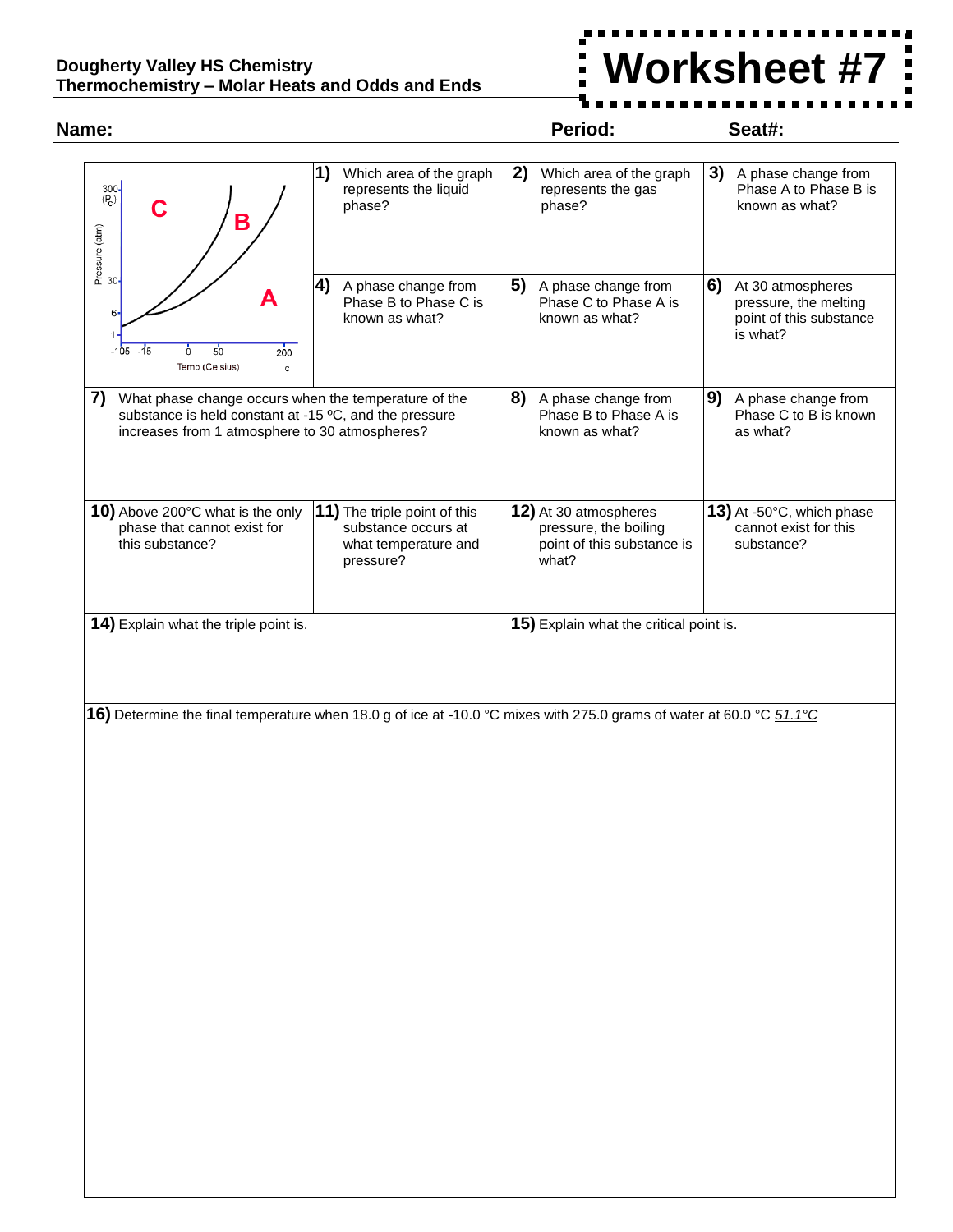**17)** Determine the final temperature when 10.0 g of steam at 100.0 °C mixes with 500.0 grams of water at 25.0 °C. *37.07°C* **18)** You have an unknown quantity of ice. You put all the ice into a cup with 110g of water. If the water temperature decreases by 14 degrees, and the final temperature is 12°C, what was the mass of the ice that you put in the cup? *16.76 g*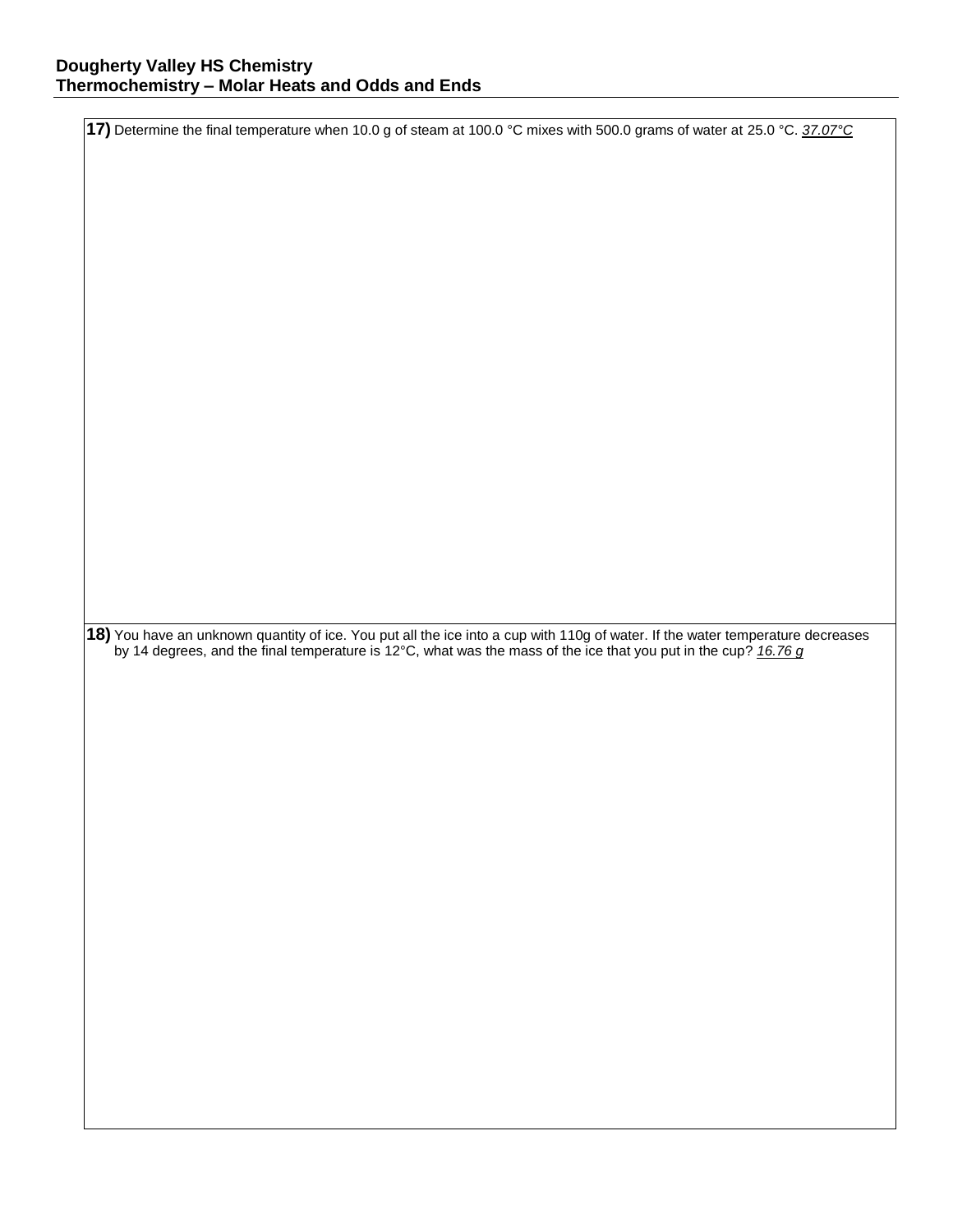| 19) How much energy does it take to heat a 3.45 mole sample of silver from 15°C to 120°C if the specific heat of silver<br>is 0.240 J/g°C? 9378.18 J                                                                                                                                                                           |
|--------------------------------------------------------------------------------------------------------------------------------------------------------------------------------------------------------------------------------------------------------------------------------------------------------------------------------|
|                                                                                                                                                                                                                                                                                                                                |
|                                                                                                                                                                                                                                                                                                                                |
|                                                                                                                                                                                                                                                                                                                                |
|                                                                                                                                                                                                                                                                                                                                |
| 20) A 75 g piece of copper (which has a molar heat capacity of 24.8 kJ/mol·K) is heated to 68°C and dropped into a calorimeter<br>containing water (specific heat capacity of water is 4.18 J/g°C) initially at 20°C. The final temperature of the water is 26.5°C.<br>Calculate the mass of water in the calorimeter. 44698 g |
|                                                                                                                                                                                                                                                                                                                                |
|                                                                                                                                                                                                                                                                                                                                |
|                                                                                                                                                                                                                                                                                                                                |
|                                                                                                                                                                                                                                                                                                                                |
|                                                                                                                                                                                                                                                                                                                                |
| 21) If the temperature of a 50.0 gram block of aluminum increases by 10.9K when heated by 500 Joules, calculate the specific                                                                                                                                                                                                   |
| heat of the aluminum block and the molar heat capacity of the aluminum block. 0.917 J/g°C, 24.8 J/mol°C                                                                                                                                                                                                                        |
|                                                                                                                                                                                                                                                                                                                                |
|                                                                                                                                                                                                                                                                                                                                |
| 22) The specific heat of gold is 0.128 J/g•K. Calculate the molar heat capacity. 25.21 J/mol•K                                                                                                                                                                                                                                 |
|                                                                                                                                                                                                                                                                                                                                |
|                                                                                                                                                                                                                                                                                                                                |
|                                                                                                                                                                                                                                                                                                                                |
| 23) Calculate the amount of heat necessary to melt 27 grams of ice if the molar heat of fusion of ice is 6.009 kJ/mol. Use the<br>molar heat value given here (not regular latent heat in grams), and get your answer in kJ. 9.01 kJ                                                                                           |
|                                                                                                                                                                                                                                                                                                                                |
|                                                                                                                                                                                                                                                                                                                                |